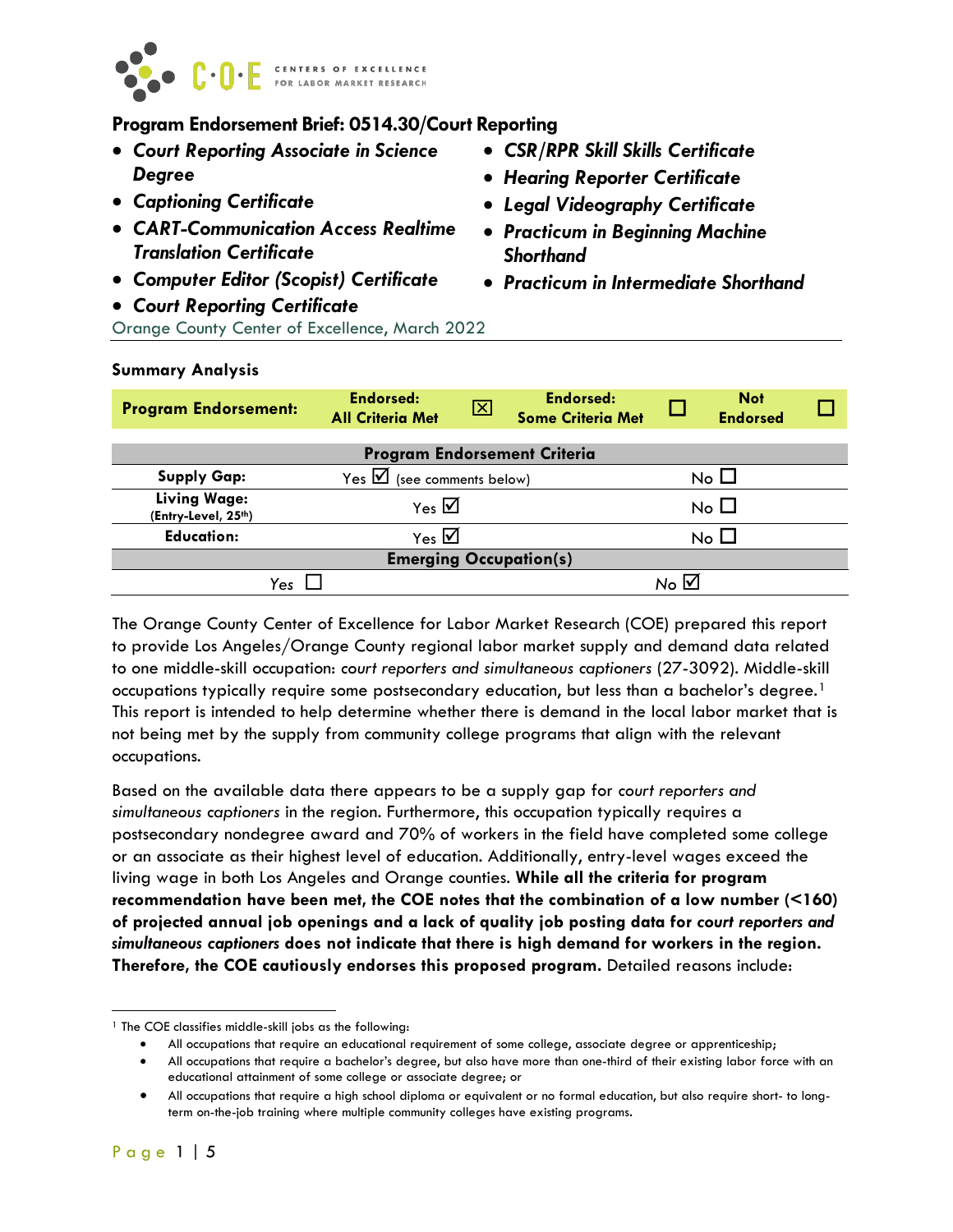## **Demand:**

- *Supply Gap Criteria –* Over the next five years, there is projected to be **152 jobs available annually** in the region due to new job growth and replacements **which is more than the 91 awards conferred annually** by educational institutions in the region.
	- o While there is technically a supply gap for *court reporters and simultaneous captioners,* there is projected to be a low number of jobs available annually.
- *Living Wage Criteria –* Within Orange County, **typical entry-level hourly wages** for *court reporters and simultaneous captioners* are **\$26.58, which is higher than the living wage** for one adult in the region (\$20.63 in Orange County).[2](#page-1-0)
- *Educational Criteria* The Bureau of Labor Statistics (BLS) lists **a postsecondary nondegree award** as the typical entry-level education for *court reporting and simultaneous captioners*.
	- o Furthermore, the national-level educational attainment data indicates **70% of workers in the field have completed some college or an associate degree** as their highest level of education.

# **Supply:**

- There are **two community colleges** in the LA/OC region that issue awards related to *court reporters and simultaneous captioners*, conferring an average of **7 awards annually** between 2017 and 2020.
- Between 2016 and 2019, there was an average of **84 awards conferred annually** in related training programs by non-community college institutions, all of which were generated by **three individual non-community college institutions throughout** the region.

# **Occupational Demand**

Exhibit 1 shows the five-year occupational demand projections for *court reporters and simultaneous captioners*. In Los Angeles/Orange County, the number of jobs related to these occupations is projected to increase by 1% through 2025. There will be more than 150 job openings per year through 2025 due to job growth and replacements.

| Geography    | 2020 Jobs | 2025 Jobs | 2020-2025<br><b>Change</b> | 2020-2025<br>% Change | Annual<br><b>Openings</b> |
|--------------|-----------|-----------|----------------------------|-----------------------|---------------------------|
| Los Angeles  | 1,183     | 1,182     | (1)                        | $(0\%)$               | 117                       |
| Orange       | 336       | 347       |                            | 3%                    | 35                        |
| <b>Total</b> | 1,519     | 1,529     | 10                         | $1\%$                 | 152                       |

# **Exhibit 1: Occupational demand in Los Angeles and Orange Counties[3](#page-1-1)**

 $\overline{a}$ 

<span id="page-1-0"></span><sup>&</sup>lt;sup>2</sup> Living wage data was pulled from California Family Needs Calculator on  $1/10/2022$ . For more information, visit the California Family Needs Calculator website: [https://insightcced.org/family-needs-calculator/.](https://insightcced.org/family-needs-calculator/)

<span id="page-1-1"></span><sup>3</sup> Five-year change represents new job additions to the workforce. Annual openings include new jobs and replacement jobs that result from retirements and separations.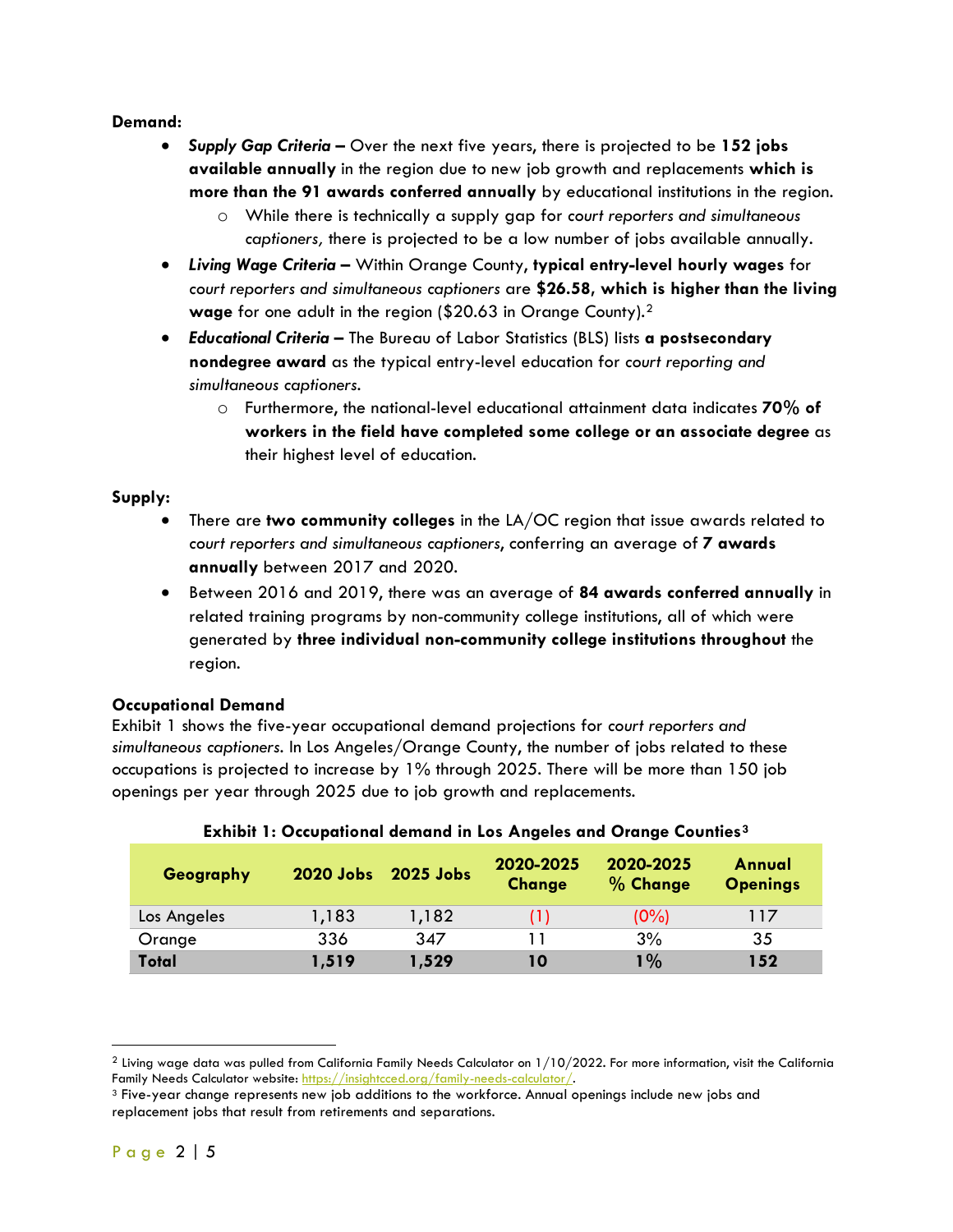#### **Wages**

The labor market endorsement in this report considers the entry-level hourly wages for *court reporters and simultaneous captioners* in Orange County as they relate to the county's living wage. Los Angeles County wages are included below in order to provide a complete analysis of the LA/OC region. Detailed wage information, by county, is included in Appendix A.

**Orange County:** The typical entry-level hourly wages for *court reporters and simultaneous captioners* are \$26.58, which is above the living wage for one adult (\$20.63 in Orange County). Experienced workers can expect to earn wages of \$48.77, which is higher than the living wage estimate. Orange County's average wages are below the average statewide wage of \$46.52 for this occupation.

**Los Angeles County:** The typical entry-level hourly wages for *court reporters and simultaneous captioners* are \$26.90, which is above the living wage for one adult (\$18.10 in Los Angeles County). Experienced workers can expect to earn wages of \$49.25, which is higher than the living wage estimate. Los Angeles County's average wages are below the average statewide wage of \$46.52 for this occupation.

## **Job Postings**

Job posting data related to *court reporters and simultaneous captioners* is not included in this report. A job posting analysis found that there were less than 50 job postings related to this occupation in California over the past 12 months. Of these, very few were found to have a direct connection to court reporting or captioning. This may be due to a lack of *court reporters and simultaneous captioner* job listings being posted online, existing online job postings being hosted on websites outside of the array of sources that Emsi Burning Glass use for job posting data collection, an issue with the Emsi Burning Glass algorithm being able to classify job postings under the SOC code *court reporters and simultaneous captioners* (27-3092)*, and/*or a combination of the aforementioned factors. Examples of unrelated job postings classified under *court reporters and simultaneous captioners* by Emsi Burning Glass's job postings algorithm include court ordered monitors that enforce terms of supervised visitation; recreation workers responsible for monitoring tennis, basketball, and other recreational facilities; print production workers; and medical transcriptionists.

#### **Educational Attainment**

The Bureau of Labor Statistics (BLS) lists a postsecondary nondegree award as the typical entrylevel education for *court reporters and simultaneous captioners*. Furthermore, the national-level educational attainment data indicates 70% of workers in the field have completed some college or an associate degree as their highest level of education.

#### **Educational Supply**

**Community College Supply—**Exhibit 2 shows the three-year average number of awards conferred by community colleges in the related TOP code: Court Reporting (0514.30). The college with the most completions in the region is Cypress. Over the past 12 months, there were two other related program recommendation requests from regional community colleges.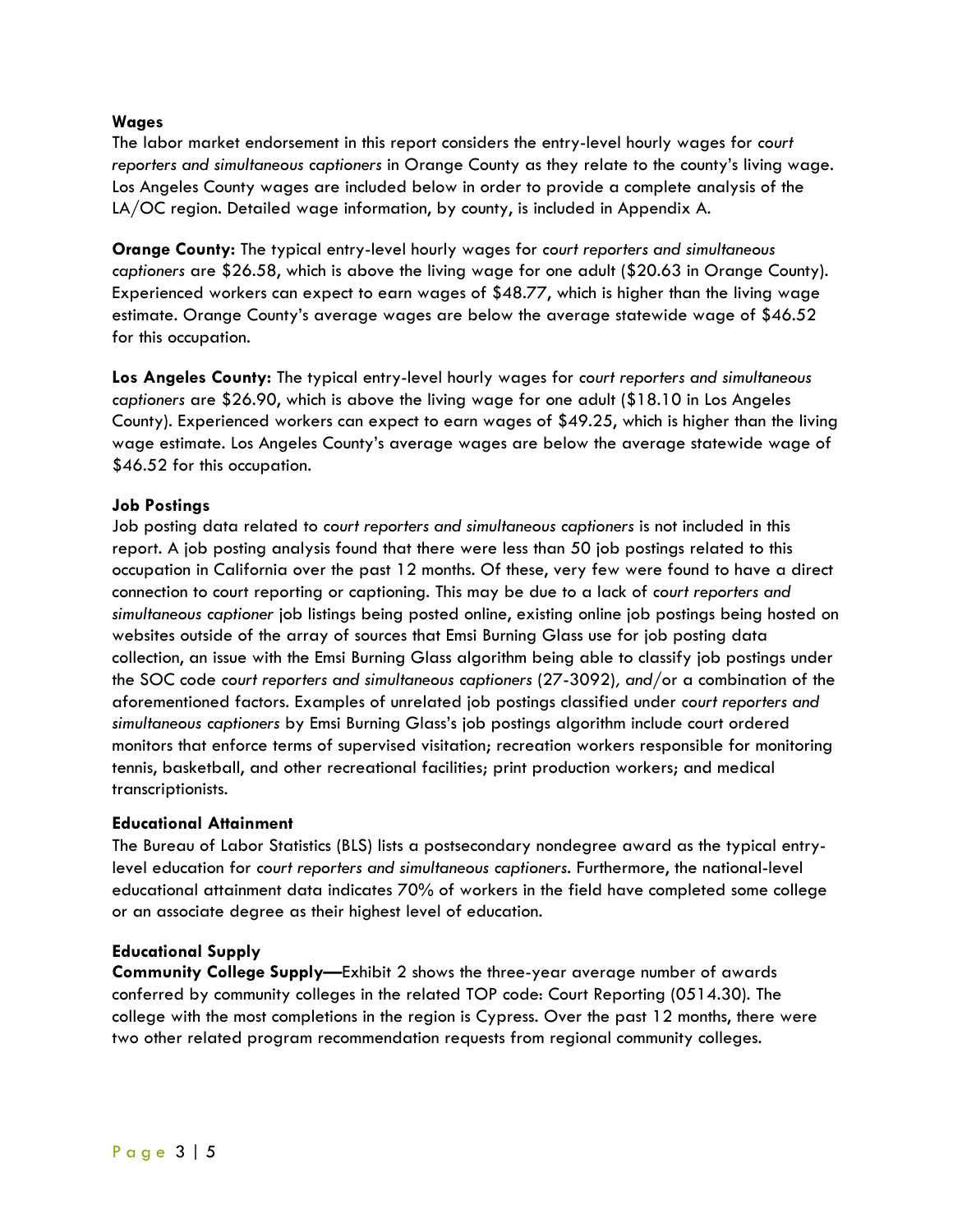| <b>TOP Code</b>             | Program | <b>College</b>     | $2017 -$<br>2018<br><b>Awards</b> | $2018 -$<br>2019<br><b>Awards</b> | $2019 -$<br>2020<br><b>Awards</b> | 3-Year<br>Award<br><b>Average</b> |
|-----------------------------|---------|--------------------|-----------------------------------|-----------------------------------|-----------------------------------|-----------------------------------|
| 0514.30<br>Court Reporting  |         | Cerritos           |                                   | $\overline{\phantom{a}}$          | $\blacksquare$                    | 0                                 |
|                             |         | <b>LA Subtotal</b> |                                   | $\mathbf 0$                       | O                                 | $\mathbf 0$                       |
|                             |         | Cypress            | 5                                 | 8                                 | 8                                 |                                   |
|                             |         | <b>OC Subtotal</b> | 5                                 | 8                                 | 8                                 | 7                                 |
| <b>Supply Total/Average</b> |         | 6                  | 8                                 | 8                                 | 7                                 |                                   |

**Exhibit 2: Regional community college awards (certificates and degrees), 2017-2020**

**Non-Community College Supply—**For a comprehensive regional supply analysis, it is also important to consider the supply from other institutions in the region that provide training programs for *court reporters and simultaneous captioners*. Exhibit 3 shows the annual and threeyear average number of awards conferred by these institutions in the related Classification of Instructional Programs (CIP) Code: Court Reporter/Court Reporting (22.0303). Due to different data collection periods, the most recent three-year period of available data is from 2016 to 2019. Between 2016 and 2019, non-community college institutions in the region conferred an average of 84 awards annually in related training programs.

| <b>EXILIALL OF IVAGUALMI HALL-CALLILLIALLI ), CALLAÑA MALMAL EA LA EALL</b> |                         |                                         |               |               |               |         |  |  |  |
|-----------------------------------------------------------------------------|-------------------------|-----------------------------------------|---------------|---------------|---------------|---------|--|--|--|
| <b>CIP</b>                                                                  |                         |                                         | $2016 -$      | $2017 -$      | $2018 -$      | 3-Year  |  |  |  |
| Code                                                                        | Program                 | <b>College</b>                          | 2017          | 2018          | 2019          | Award   |  |  |  |
|                                                                             |                         |                                         | <b>Awards</b> | <b>Awards</b> | <b>Awards</b> | Average |  |  |  |
| 22.0303                                                                     |                         | Downey Adult School                     | 141           | 4             | 6             | 50      |  |  |  |
|                                                                             | Court<br>Reporter/Court | South Coast College                     | 16            | 18            | 11            | 15      |  |  |  |
|                                                                             | Reporting               | <b>Tri-Community Adult</b><br>Education |               | 26            | 31            | 19      |  |  |  |
|                                                                             |                         | <b>Supply Total/Average</b>             | 157           | 48            | 48            | 84      |  |  |  |

#### **Exhibit 3: Regional non-community college awards, 2016-2019**

#### **Appendix A: Occupational demand and wage data by county**

#### **Exhibit 4. Orange County**

| <b>Occupation (SOC)</b>                                                 | 2020<br>Jobs | 2025<br><b>Jobs</b> | $5-Yr$<br><b>Change</b> | $5-Yr$ %<br>Change | <b>Annual</b><br><b>Openings</b> | Entry-<br><b>Level</b><br><b>Hourly</b><br><b>Earnings</b><br>(25 <sub>th</sub> )<br>Percentile) | <b>Median</b><br><b>Hourly</b><br><b>Earnings</b> | <b>Experienced</b><br><b>Hourly</b><br><b>Earnings</b><br>(75 <sub>th</sub> )<br>Percentile) |
|-------------------------------------------------------------------------|--------------|---------------------|-------------------------|--------------------|----------------------------------|--------------------------------------------------------------------------------------------------|---------------------------------------------------|----------------------------------------------------------------------------------------------|
| Court Reporters and<br><b>Simultaneous</b><br>Captioners<br>$(27-3092)$ | 336          | 347                 | 11                      | 3%                 | 35                               | \$26.58                                                                                          | \$40.97                                           | \$48.77                                                                                      |